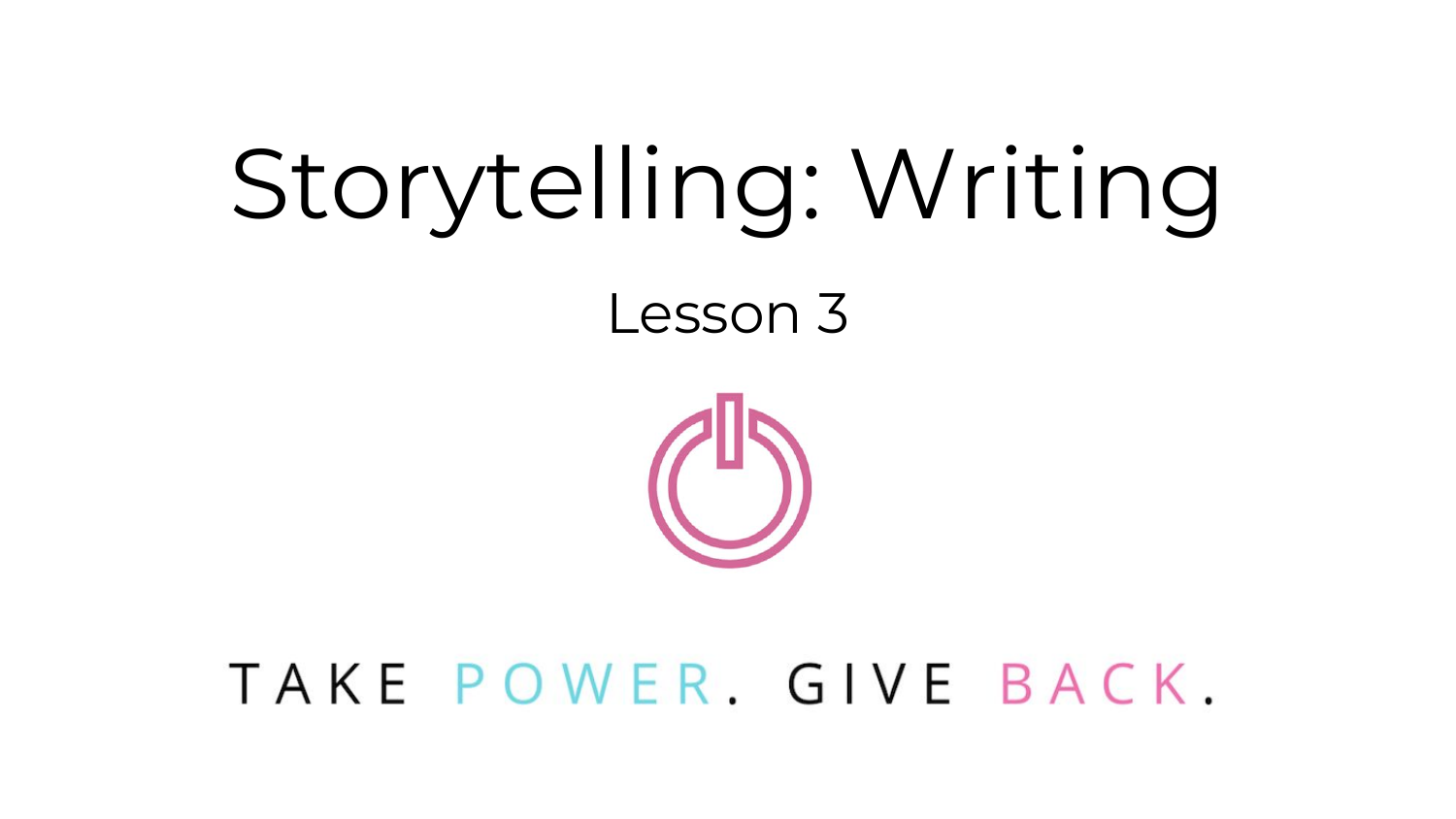

#### Stories Matter.

"Show a people as one thing, only one thing, over and over again, and that is what they become."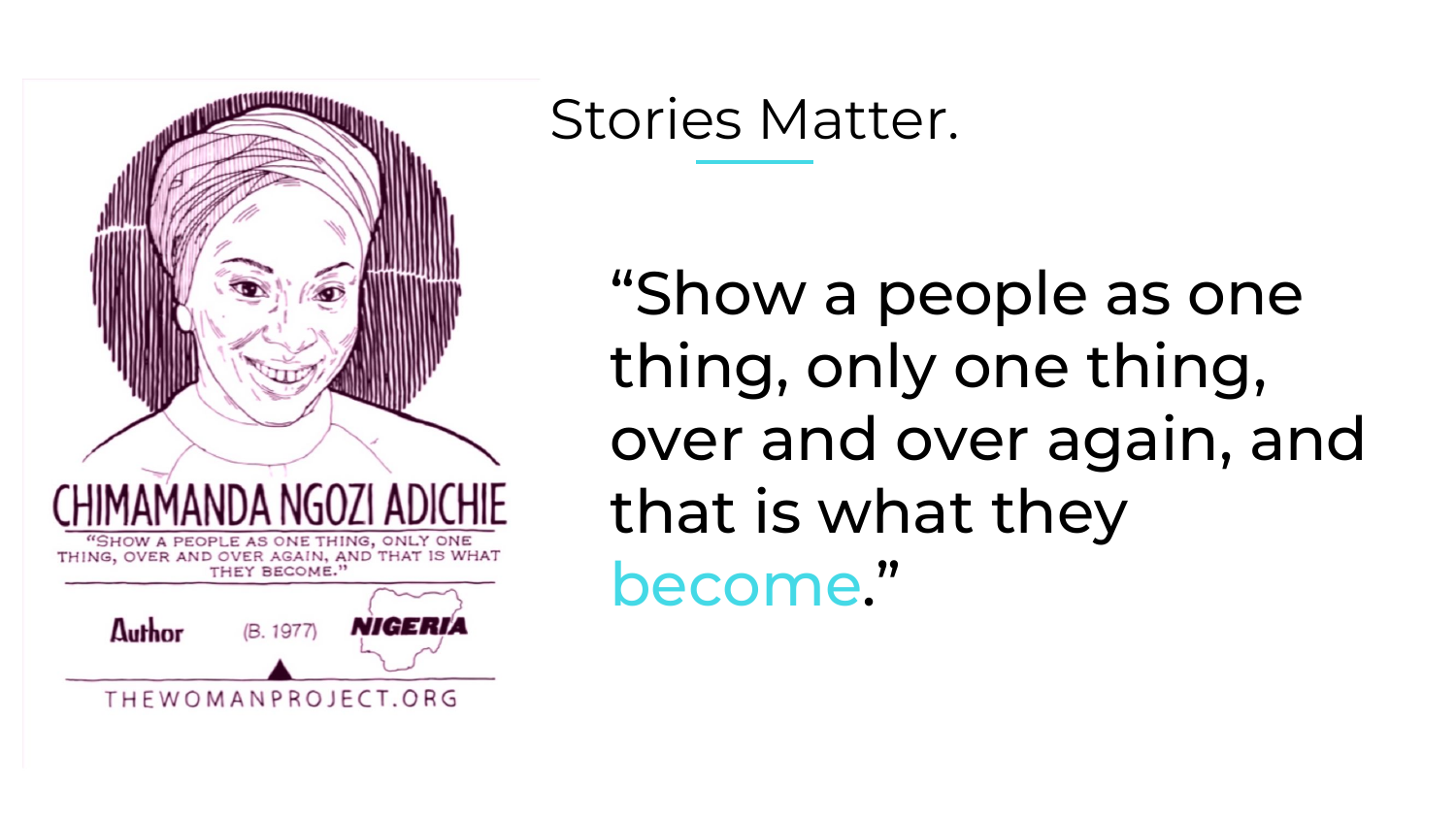#### Power's Power

Some stories **are more likely to be heard** than others. That is because  $of \ldots$ 

- **Power**: the ability to *impose* one's will even against resistance from others. This power primarily comes from position in a social structure (Lucas and Baxter, 2011). Think **laws**!
- **Influence**: urging behavior change **without threat** of punishment or promise of reward. Influence results largely from the respect and esteem in which one is held by others (Lucas and Baxter, 2011). Think **persuasion**!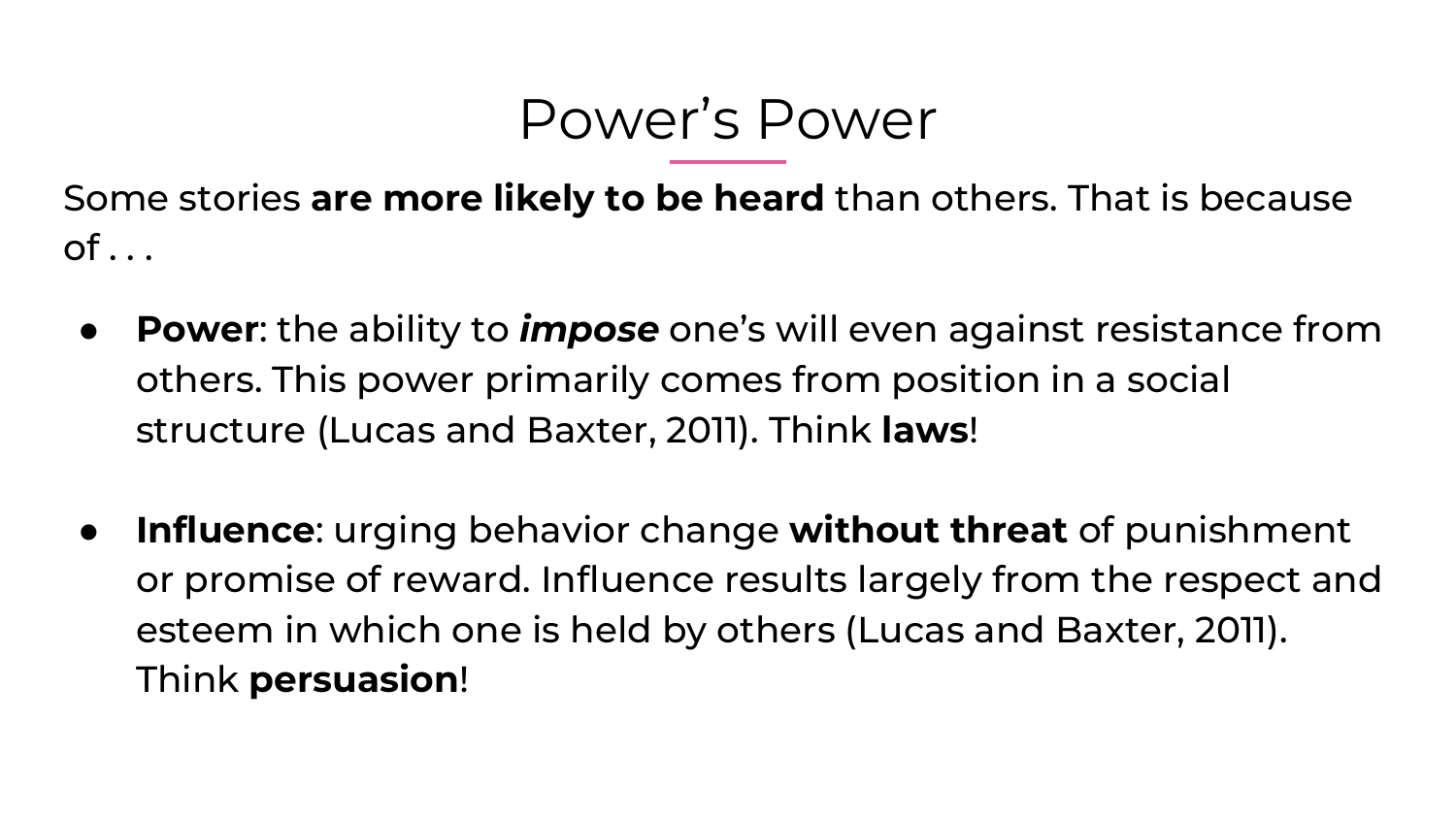#### Power to the People

Questions to Consider:

- What **should** be told? How do we determine that?
- Are you telling **someone else's** story? Are you telling your own story?
- Will your story put yourself/them in **danger**? If so, do you/they **understand** and **consent** to their story being told?
- How do we **balance** being brave with self-care?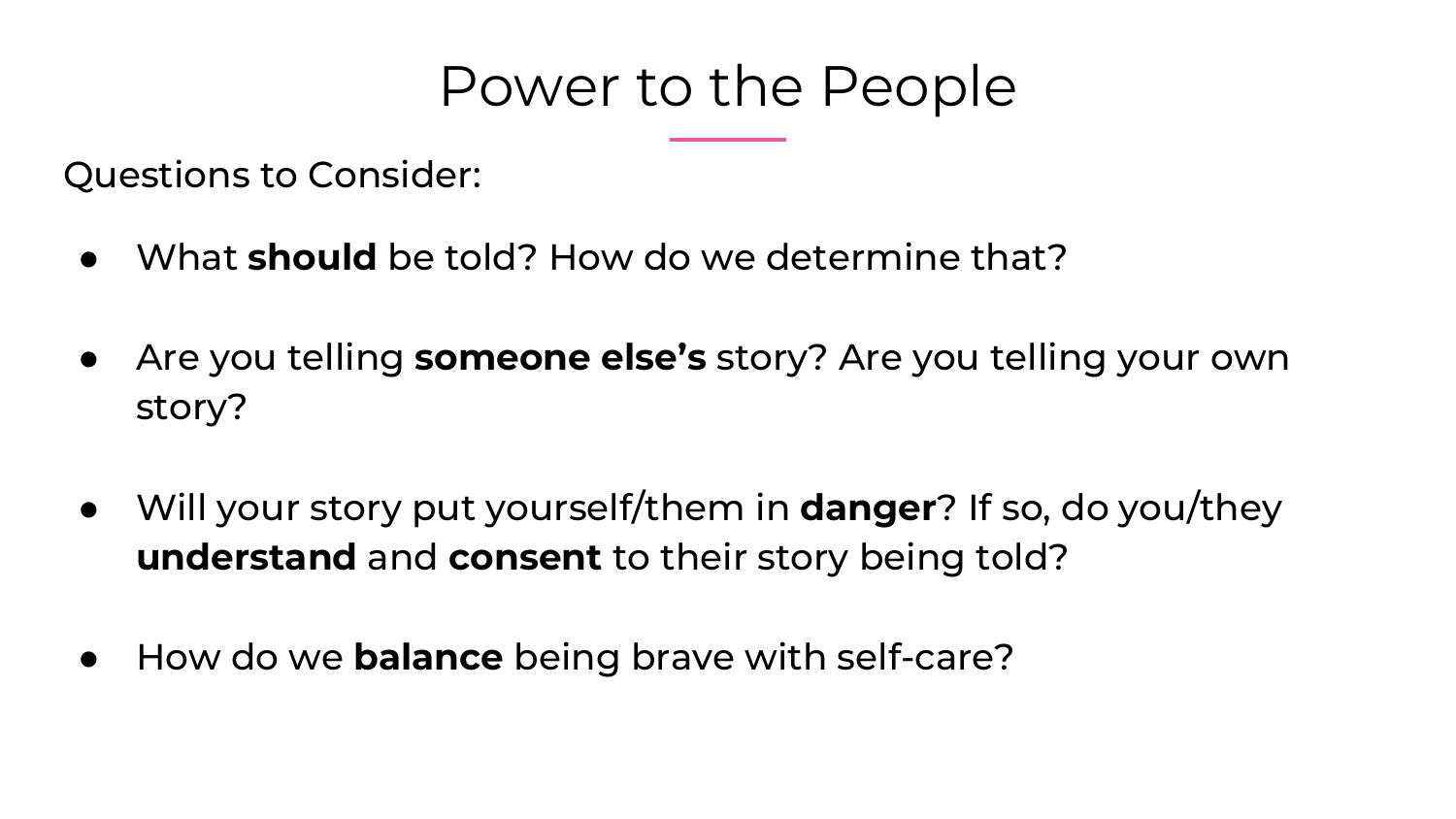### Email/Editorial Template

- 1. Introduce your **story**
- 2. Introduce the **bill** and what your **beliefs** about the bill
- 3. Discuss **why** you believe it: find statistics/studies to support, answer opposing arguments, etc.
- 4. Call to **action**--How and What: call/write your legislator, attend the next hearing, vote, volunteer, etc.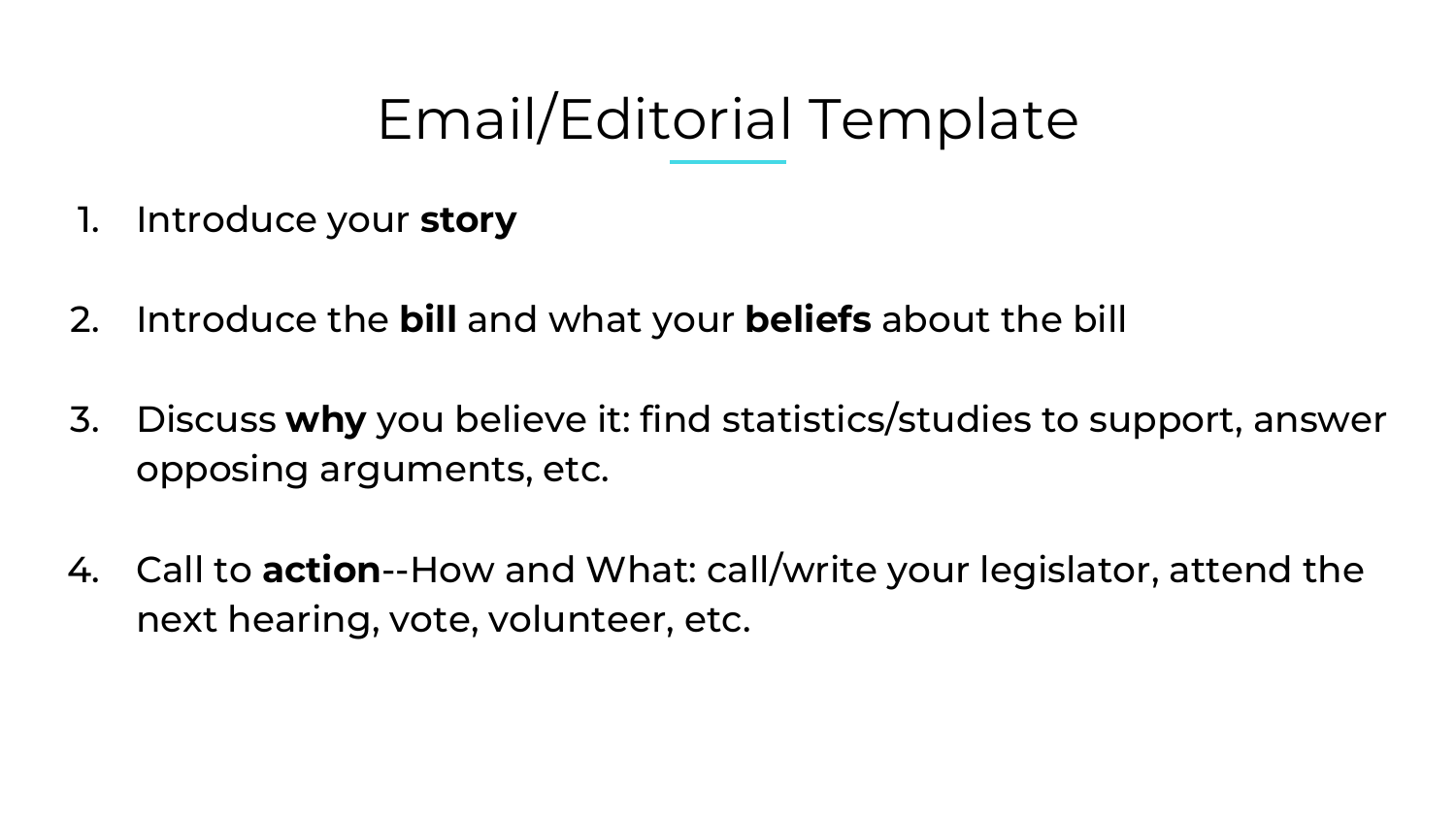### Activity

- Make a list of **three stories** you could tell about your issue. These could be:
	- Personal
	- Stories of people you know
	- Public stories/Stories in the news
- **Share** your best story idea with the group and your **concerns** about telling that story

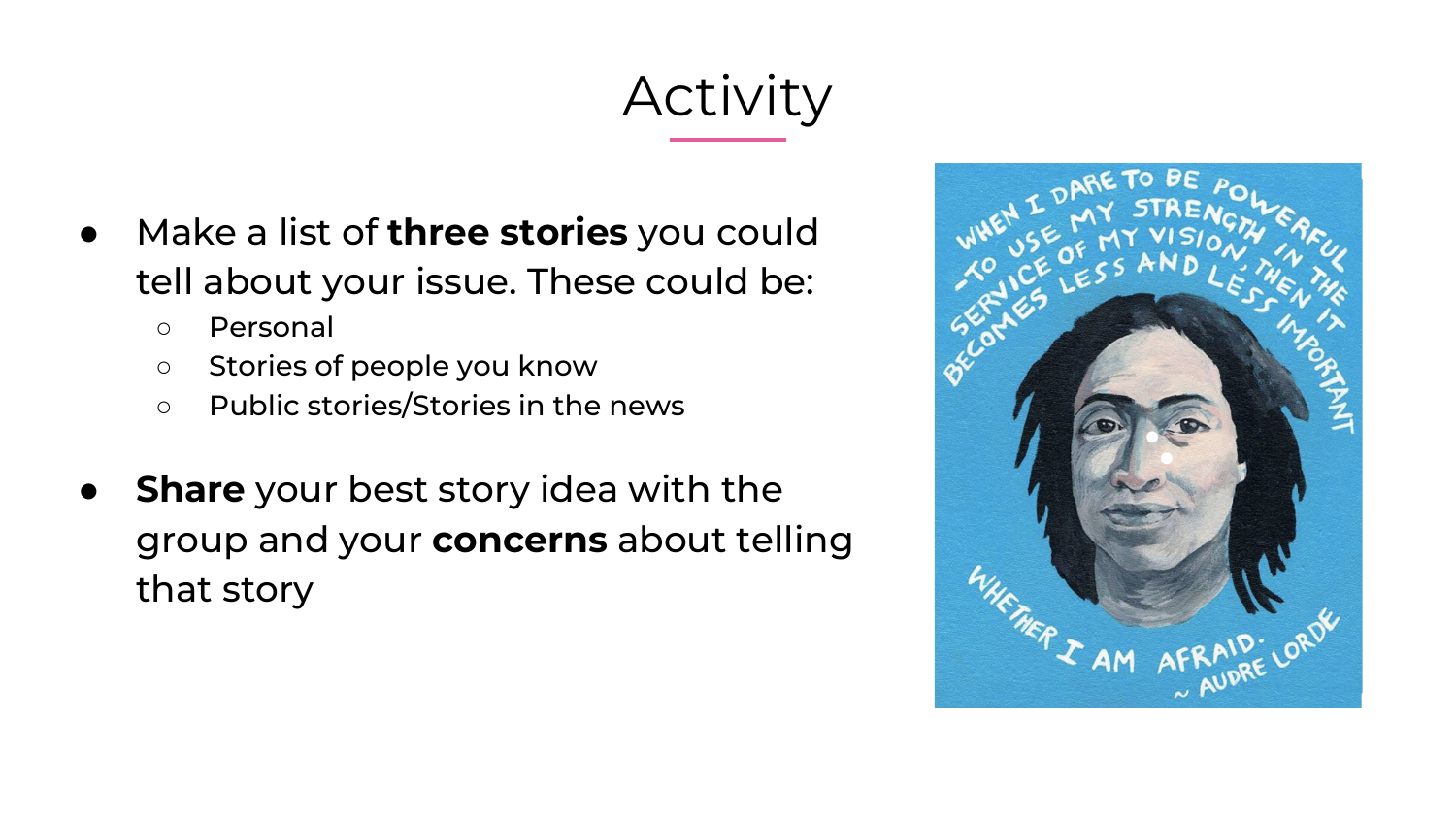#### This Week's To-do's

- 1. Write a draft of your editorial!
	- 1-2 **pages**, double-spaced
	- Size 12 **font**
	- Be **honest**!

2. And **listen** to [this](https://www.npr.org/2017/10/27/560231232/women-are-speaking-up-about-harassment-and-abuse-but-why-now) audio clip about #metoo and Anita Hill telling her story.